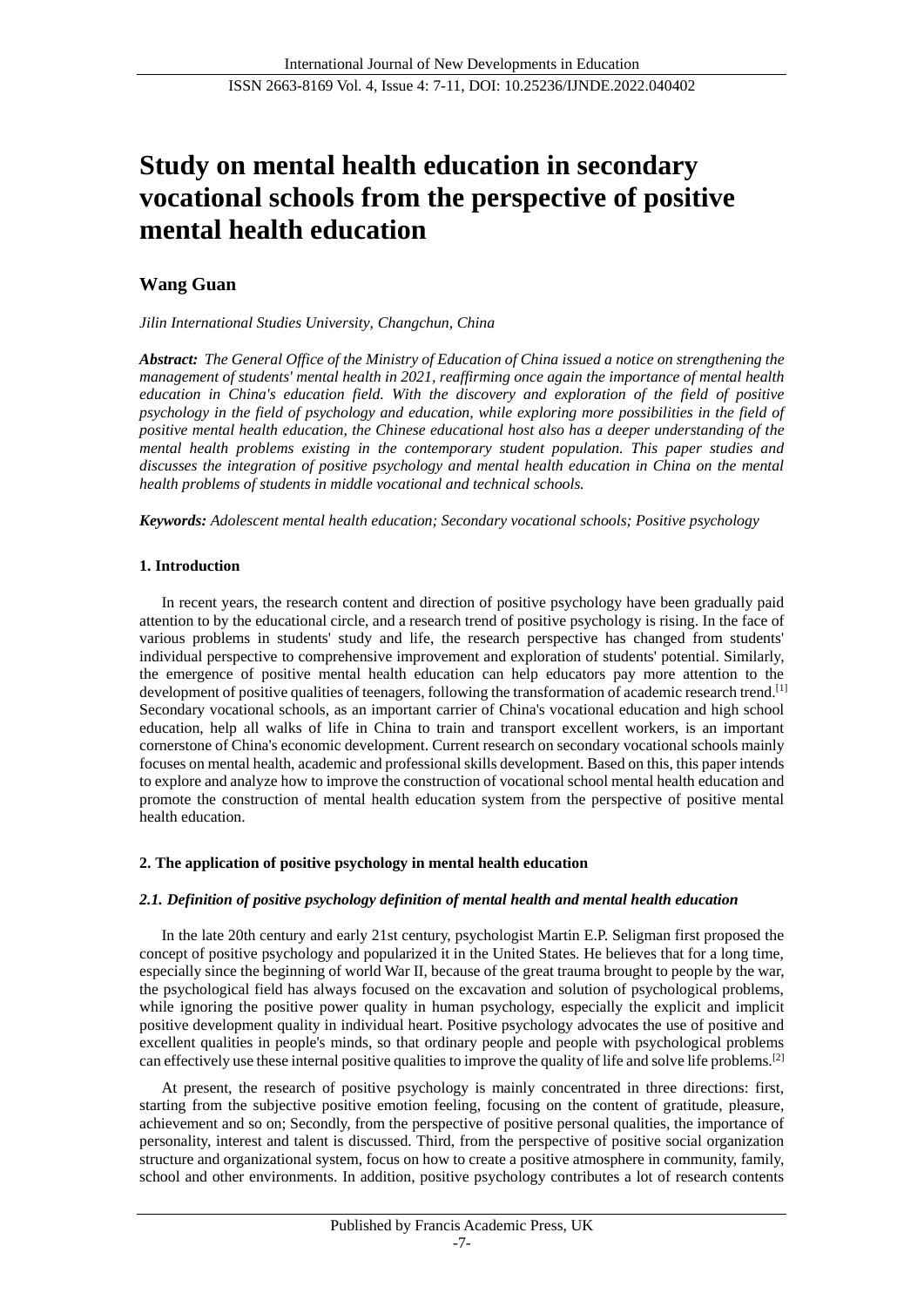and objects in psychology, and provides important directional suggestions for the development of the discipline. From the perspective of exploring the positive qualities of human beings, positive psychology provides new research methods and research objectives for psychology.

#### *2.2. Definition of mental health and mental health education*

Encyclopedia Britannica defines mental health as "the best possible state of one's mental state that one can achieve in accordance with one's own state and objective circumstances." In 1982, the World Health Organization defined individual health as "physical health, mental health and good morals." By combing relevant literature, Chinese scholars Wang Jisheng, Cheng Guangyou, Sun Shaoping and others have their own opinions on the definition of mental health, including but not limited to: having good interpersonal and life skills; Make full use of the changes and conditions of the surrounding environment to enrich themselves; Objective understanding of personal needs and the ability to meet them; Objective evaluation of their own, will not force self and others, etc..[3]

In 1987, Banhua first suggested conceptual definition of psychological health education within China, he put forward the basic concept of psychological education to raise the overall quality of youth is of great significance, theory of psychological education work can help educatees by method of multidimensional, many means to make itself to obtain good mental health status and potential development. "Ci Hai" (1999) also mentioned that the main purpose of mental health education is to better solve educational problems such as psychological training and consultation.

#### *2.3. The combination of positive psychology and mental health education*

#### *2.3.1. Reflection in the process of combining the two*

Seligman argues that current psychological research can help us to a great extent understand the psychological problems we were once unfamiliar with, including how these problems affect our daily lives physically, psychologically, and socially. Similarly, the development of psychology also helps us better to overcome difficulties in life. However, it should be noted that while focusing on how to save the individual from the misfortune in life, we should also focus on how to let the individual pursue the positive factors of happiness in life and live happily.

Combined with the real life and the curriculum arrangement of mental health in domestic schools in China, we should think about the research orientation of positive psychology. First of all, some colleges and universities pay more attention to the prevention and treatment of students' psychological problems, but ignore how to improve the positive quality of students' psychological development. When reviewing the current educational content of mental health, it can be found that students' overall mental health status is good, and they need to improve their comprehensive quality and positive quality through mental health courses, rather than just passively prevent mental problems through courses. Second, many school counseling center is considered to solve psychological "vanguard" and "fireman", when the school a vicious psychological events didn't realize the importance of school mental health system in the building, but very little when the students achieve good results and the psychological health education work, leads to the focus and direction of school mental health education on deviation. In the whole process of mental health education, the basic value orientation of positive psychology and the presentation of positive psychological quality are lacking.

#### *2.3.2. The possibility of the combination of the two*

We can explore the possibility of combining positive psychology with school mental health education from the following aspects:

First, it is conducive to the harmonious development of students and society. The positive quality and research orientation advocated by positive psychology can help schools to find the target in the process of mental health education. Positive psychology, which aims to cultivate individual positive qualities, fully embodies the principle of people-oriented, potential-oriented and happiness-oriented. From this point of view, the introduction of positive psychology can make learning mental health education return to the main educational line of cultivating students' sense of responsibility and belonging, and students can have better social ability and development potential after entering the society.

Second, positive psychology advocates an open and inclusive view of everything around us, and makes use of the positive qualities of individuals to make them truly sunny, happy and healthy, which fully matches the needs of individual development in society. The research of positive psychology in the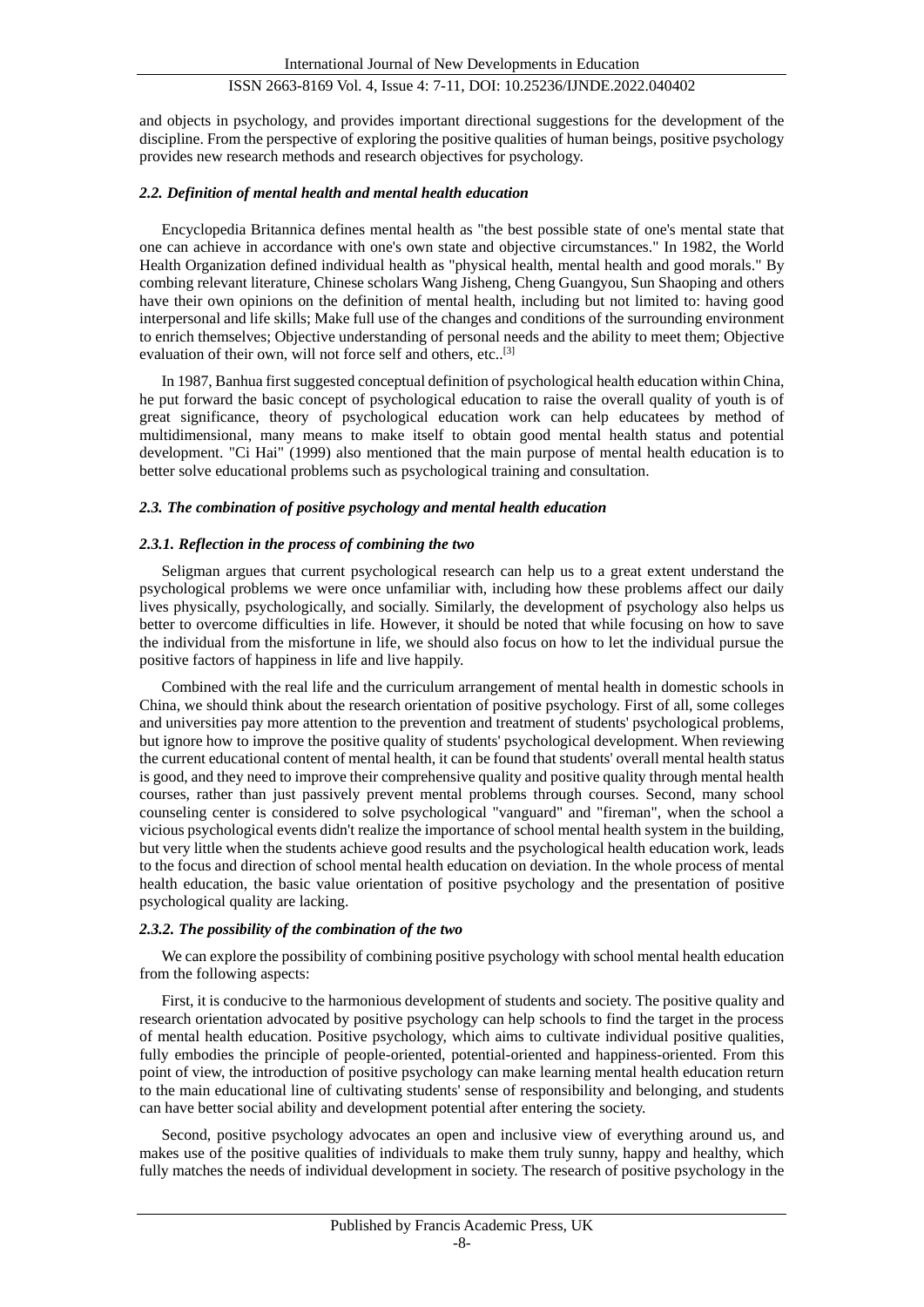direction of positive emotion, positive organization and positive personality can broaden the curriculum content, teaching approaches and teaching methods of school mental health education, which is conducive to the cultivation of high-quality talents in line with social requirements.

Third, the school mental health education should be reference from the positive psychology related ways or methods to resolve the problem, through the active positive psychology to the problem of individual interpretation and actively explore for individual value, can let the school in student mental health centre at elements to supply more positive crisis intervention, to make students more positive analysis of what their current, Strengthen students' confidence and experience when facing the same problem later, and explore the possibility of their own part in life.

#### *2.4. The definition of positive mental health education*

In order to better respond to the goal of building a harmonious society in China, the positive mental health education emerged as The Times required after integrating the multi-dimensional educational concepts and practical experience of positive mental health, positive psychology and positive education, and then became a national mental health education system with purpose and planning. Different from the previous mental health education methods that only focus on psychological problems, it starts from the inherent and potential strength, virtue and goodwill of individuals, and re-interprets the psychological crisis and confusion that individuals encounter in life with positive elements. By activating the positive internal characteristics of the individual, people can fully feel all kinds of beautiful harmony and positive ideas in life. That is, according to the physical and mental development characteristics of the objects of education, taking mindfulness and goodwill as the research value orientation, preventing various psychological problems of individuals in study, work and life, activating and promoting the all-round development of individuals.<sup>[4]</sup>

#### **3. Current problems of mental health education in Chinese secondary vocational schools**

Through combing relevant literature and combining with current reality, the following problems generally exist in mental health education in secondary vocational schools in China:

First of all, the degree of distinction and understanding between moral problems and psychological problems is not enough, and some mental health education organizations in schools lacking professional knowledge and training cannot accurately recognize the difference between the two. In the long run, it will lead to the deviation of the school's understanding of the types and severity of psychological problems, and then make the school fall into difficulties in moral education and mental health education.

Secondly, some schools do not independently set up professional psychological counseling center, not equipped with professional mental health education teachers and related equipment. It reflects part of the secondary vocational school attaches great importance to the degree of mental health education is low, especially some secondary schools in lack of professional training and professional titles that under the premise of the original is responsible for the moral education work of teachers directly transferred to the mental health of teachers, this a series of operation more weakened the psychological health education work in school education, professionalism and integrity.

Thirdly, some secondary vocational schools' mental health education work is superficial, the type of course teaching is single, and students' interaction feedback is poor; Some mental health education courses are not enough; Teachers are weak in consulting skills and professional knowledge, and excessively rely on external experts to support school mental health education. After summarizing the above situation, the students' trust in the psychological institution of the school gradually decreases, which leads to the decline of the mental health education function.<sup>[5]</sup>

#### **4. Suggestions on developing mental health education in secondary vocational schools**

#### *4.1. Comprehensive promotion, accumulate psychology professional accomplishment*

From the perspective of positive psychology, in addition to the acceptance level of the educatee and the professional level of the professional psychological teachers, the professional psychological level of all teachers in secondary vocational schools will directly affect the application level of mental health education in schools. In the routine teaching management, teachers and direct contact with the teacher in charge teacher and student, if this part of the teacher can reasonable use of positive psychology theory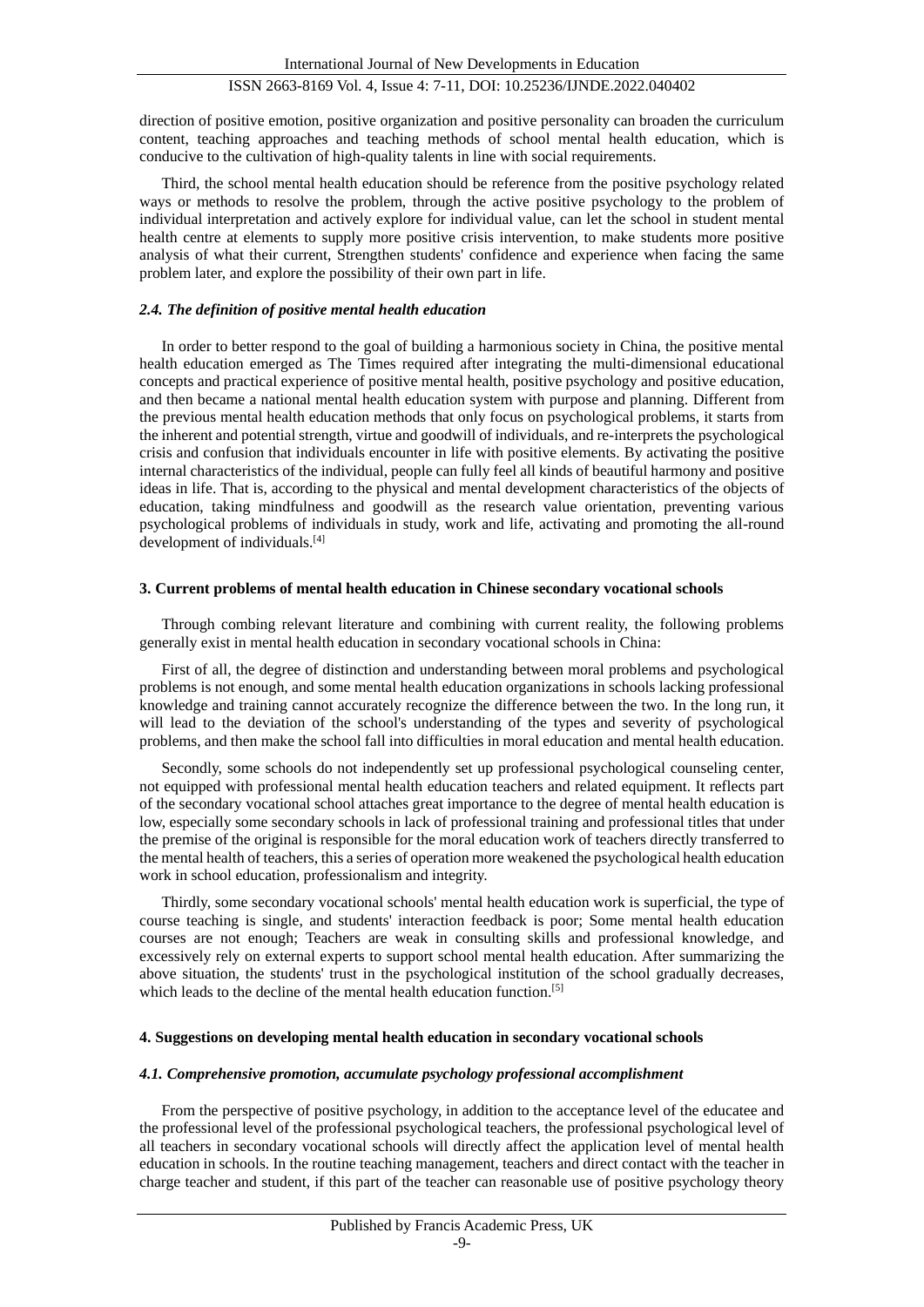knowledge and professional method, they can find students more sparkle, and reduce the contradiction between students and teachers, and establish a stable and harmonious relationship between teachers and students in school. Based on this, the school can provide more professional positive psychology counseling and training for the teacher team to help all the staff pay more attention to the positive qualities of students' self-growth.

#### *4.2. Take precautions, do positive psychological prevention and measurement*

Because of their special teaching environment and social environment, secondary vocational students will receive different psychological pressure from other peers in daily life. The school should pay attention to the psychological index of the educatee actively, so that the students can construct the positive self-consciousness and prevent the psychological problems and the malignant events that may be brought about in advance. In this process, courses can be set up according to the theme content of positive psychology, and professional knowledge lectures in the field of positive psychology can be carried out. Carry out mental health propaganda activities by grade and month to help secondary vocational students to understand the basic concepts of positive psychology; Combing and summarizing the scientific psychological self-regulation methods, to have a correct understanding of the psychological problems that may occur in their own body.<sup>[6]</sup>

At the same time, the personality strength and subjective well-being of secondary vocational students should be evaluated in real time. Among them, the evaluation of personality strength refers to the positive personality qualities of secondary vocational students in the direction of knowledge, emotion, intention and action, including goodwill, courage, justice, tenacity, optimism and other traits. The evaluation of subjective well-being refers to secondary vocational students' positive feedback on reasonable and satisfactory content in their current life, such as whether they are satisfied with their current life in general, whether they are satisfied with specific aspects of their study and life, and whether they can often feel happy in life. This can guide secondary vocational students to look at life more optimistically and objectively, and guide students to face and solve problems in life actively. According to the evaluation results of personality strength and subjective well-being of secondary vocational students, schools can adjust the content and teaching methods of mental health education courses in time, so as to help students establish positive personality and psychological quality in a more comprehensive and effective way.<sup>[7]</sup>

#### *4.3. Drainage is better than blocking, active intervention and dredging*

For secondary vocational students' positive psychological intervention content mainly includes two aspects, one is the school mental health education teachers should actively explore the nature of students' psychological problems, the other is based on the found reasons to tap into the corresponding individual positive qualities and emotions, so as to help students in the face of the psychological trouble can have more powerful strength to stand. For example, secondary vocational students' ability to cope with setbacks, face high pressure and adjust themselves to a reasonable mentality can be helped by systematic structured analysis of positive cases or simulation of reality.[8]

Positive psychological counseling is a method of counseling various psychological problems of secondary vocational students. Here we put "positive" and "counseling" together to emphasize the importance of using positive ideas. Teachers of mental health should rationally use positive and optimistic words to deconstruct and answer the consultation questions of secondary vocational students. In the process of implementing psychological counseling, the most important thing is that mental health teachers themselves have the concept of cheerful and upward, so that students can feel the positive power from mental health teachers in the process of counseling.

#### **5. Conclusions**

At present, the mental health education of secondary vocational schools in our country needs to learn from the fine ideas of various schools of psychology, at the same time, it also needs to summarize and reflect on the new findings and new problems in the actual work. As school students psychological movements of observers and guide, teachers' psychological health should be timely to concern with the Angle of positive psychology school every teenagers grow, reasonable, effective and scientific development for college students mental health education activity, cooperate with teachers and teaching carrier for the mental health of students.